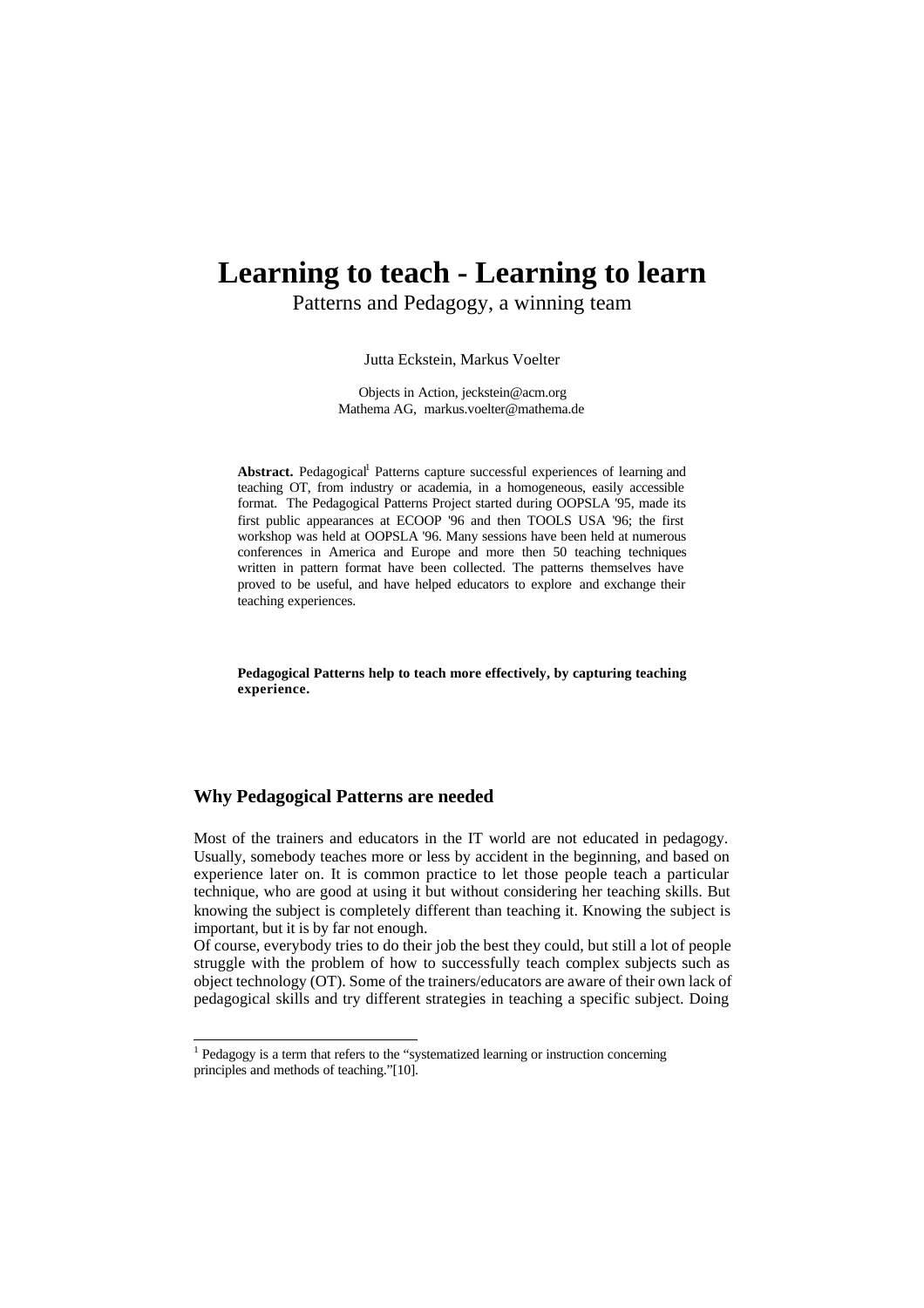this, they discover successful ways of teaching the specific subject, and of teaching in general.

So there is definitely a lot of pedagogical knowledge available in the heads of some experienced trainers, but it is not easily accessible for novices. They would appreciate help in these areas. That is why they are looking for possibilities to exchange their ideas and problems with others.

Imagine somebody had found a good way of teaching a specific topic and you yourself are going to teach the same topic for the first time. Imagine furthermore that this "somebody" would not only tell you the concrete trick or technique how to teach the topic but would also abstract this trick in such way that it could be used in other similar, but different contexts. Imagine, "somebody" would write it as a pattern!

A collection of patterns like these not only forms a great repository of techniques for teaching a specific subject it also defines a vocabulary which could be shared by different educators. Some patterns, the real purely pedagogical ones, have even broader scope than the specific subject in which they were found (OT, for example). They can be used in many different training environments, because they cover wellproven teaching techniques.

But even this is not the end of the story. We now have this abstraction of one or several techniques, which are called patterns. But usually, the pattern's content is part of a larger problem space. If several patterns in a common problem space are grouped and organized in a specific way, the result is a Pattern Language, the most useful and intriguing form of patterns.

The pedagogical patterns project [5] collects pedagogical patterns and combines them to form a pattern language, which enables to:

*Improve the quality of the process of learning by providing teachers the information on how to solve the problems that arise when teaching and learning.*

#### **Patterns Background**

The idea behind patterns is to capture expert knowledge in an accessible and usable way. The first set of patterns appeared as part of a book called "A Pattern Language – Towns, Buildings, Constructions" and was published in 1977 by the architect Christopher Alexander et.al. [1]. He defines a pattern as follows:

> **Each pattern describes a problem that occurs over and over again in our environment, and then describes the core of the solution to that problem, in such a way that you can use this solution a million times over, without ever doing it the same way twice.**

This definition shows that a pattern is not a recipe or a kind of step-by-step documentation. Rather, it is a solution represented in an abstract, rather than a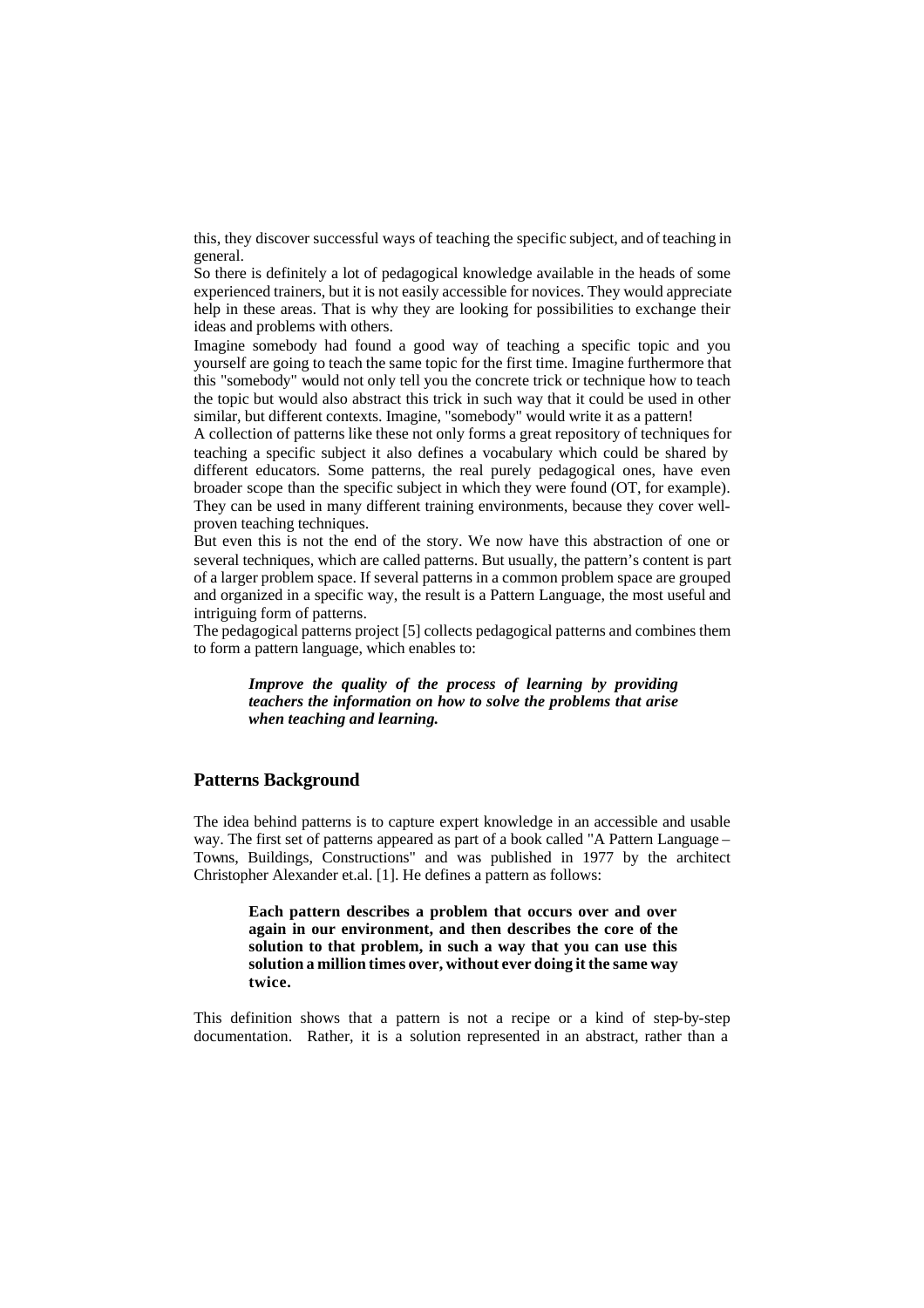concrete way, with the context of the problem, the forces that create the problem and the reasons for and consequences of using the solution.

Patterns are neither simple tricks nor magic techniques, though many start with just a good idea. To become a pattern, however, the idea must go through an abstraction process, so that the essence is factored out into a form that is both generally applicable, while still being practically usable. For experts in the field patterns are neither novel nor surprising, but they brings together in one place expert knowledge that is often forgotten and sometimes overlooked.

There are many symptoms that identify something rather as a technique than a pattern:

- ?? It can be used in exactly one situation
- ?? It can be done in only one specific way
- ?? It has not necessarily been proven in practice

The essence of a pattern is that the situation to which it applies recurs in different circumstances and in each context there is a set of forces that must be considered to find an appropriate solution. Patterns attempt to capture the essence of this process by stating the appropriate contexts and the forces that must be considered. Finally they present a solution to the problem in that context.

Ideally, each pattern is simple and well-focused on a specific problem. The real power of a pattern becomes visible if they are embedded in a pattern languages of related patterns in the attempt to generate emergent behavior from simple parts. The effort to create pattern languages is non-trivial and usually requires the work of many minds.

Patterns have been discovered in many areas in computer science since about 1993. Design patterns and architectural patterns are well known in the industry. Less well known, perhaps, is the work on organizational patterns, which has had great success in many industry sectors, e.g. telecommunications. Almost all of these pattern areas use a different kind of format, for supporting their contents the best. Although nowadays there is a tendency of regarding the Alexandrian – or literal – form as the most valuable one. The pedagogical patterns project follows this tendency.

## **Patterns for Pedagogy**

There has been an international effort in writing and collecting Pedagogical Patterns with many authors contributing patterns and pattern languages, called the Pedagogical Patterns Project [5]. It started in the OT community for two main resons: First, there was the need to document successful teaching techniques, because the concepts are complex, and many trainers have no or little pedagogical skills. Second, the patterns approach was beginning to be widely used to document technical topics in the OT world. It seemed and proved to be a good way to document pedagogical knowledge. Today, people interested in pedagogical patterns still belong mostly to the OT community, but there are tendencies to widen the project to all kinds of teachers, educators and trainers [2]. For example if you take a look at one of the most mature pedagogical pattern languages – Seminars [8], you will discover, that this was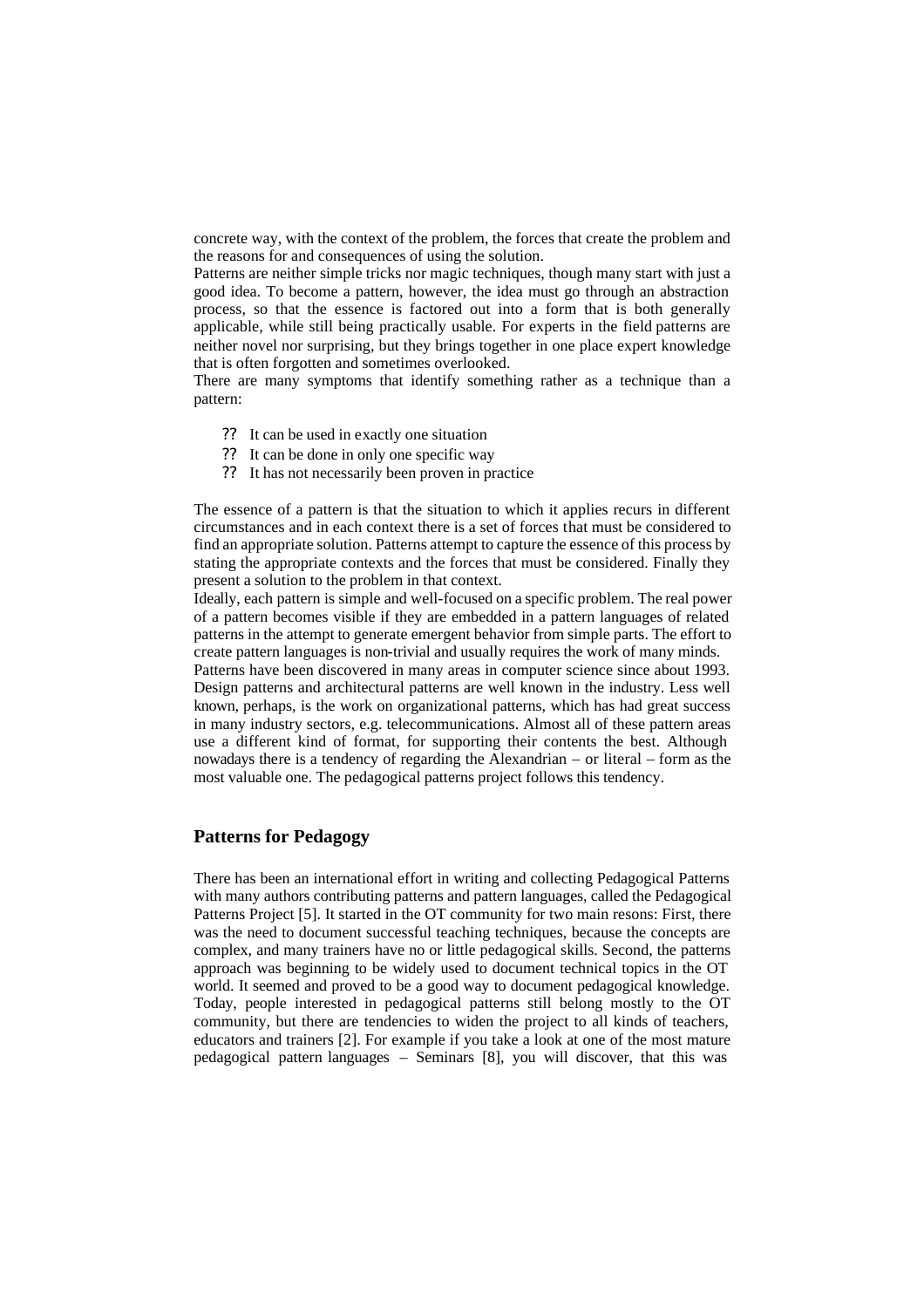developed without OT as the basis. However, most of the other available pedagogical patterns focus particularly on OT.

Generally there is no need to limit the scope of the pedagogical patterns project to OT only, but as long as almost all contributors have OT as a background we have hardly any known use in any other area. Although we believe that the pedagogical patterns could also apply in different – none OT specific – areas.

Pedagogical patterns attempt to capture the knowledge of experienced teachers in a way that can be used (or applied) by novice teachers. They can also capture expert knowledge of teaching techniques in a certain domain. This can be valuable to experienced teachers who are unfamiliar with this specific domain, but have to teach it.

#### **An Example Pattern**

Pedagogical patterns have been written for several areas in education, among them topics like planning a seminar and then running it [8], teaching techniques and motivation of participants [4], creating exams and course material, developing a course in Computer Science [3] (which is actually still work in progress), as well as how to make good use of examples and exercises.

Below you find an example pattern called Digestible Packets. The pattern is one of 48 patterns, which together form the SEMINARS [8] pattern language. The problem space covered in SEMINARS is how to successfully run a seminar. The language covers preparation, room arrangement, social aspects, exams and many other topics. Each Pattern starts with the description of a problem:

*People can only concentrate for a limited period of time. This is the primary reason to include regular breaks. If a topic takes longer than the time people can concentrate, the participants will have difficulties understanding the topic in its entirety. Because comprehension decreases, the motivation will decrease, too, and the seminar will be considered difficult.*

The problem helps you to find out whether the pattern could be important for your situation, or not. Then, there is a practically proven way to solve the problem, usually starting with the word "therefore".

*Therefore, organize the topics in such a way, that the topics remain small and understandable. Ideally, each topic should be understandable on its own and should be finished during a reasonable amount of time, ideally the time the participants are able to concentrate. If the topic takes longer, make a break! Be sure to review after breaks to bring them back in line. Create logically consistent packets and show the interrelations among the packets.*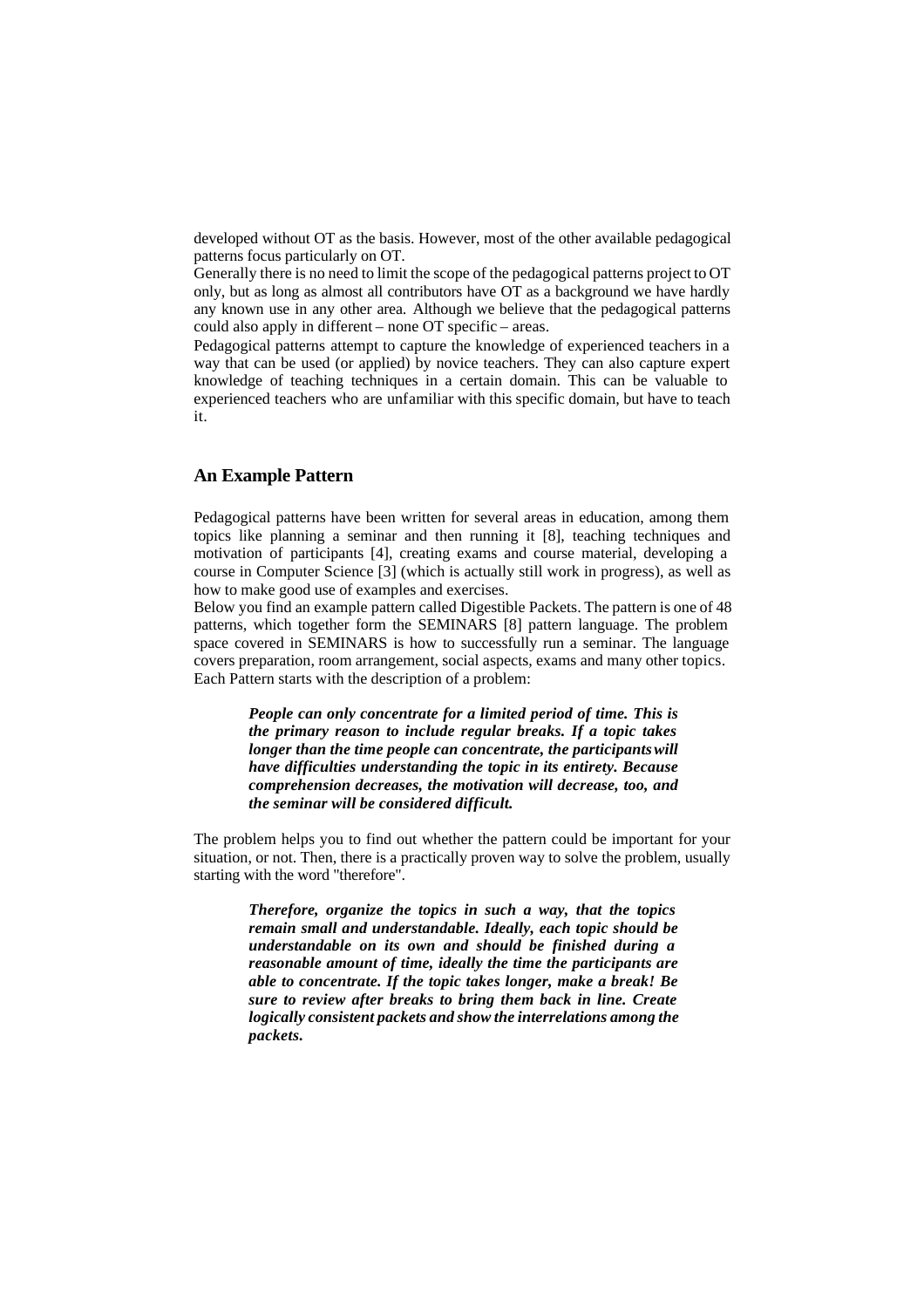For clarification and to ease the transfer "into the real world", examples are provided:

*Be sure that at the end of each session (or at least of each day) the topic is finished, usable, and complete. The participants will leave with a feeling of accomplishment and satisfaction. You can use a summary to augment this feeling. As a consequence, you should also avoid organizing a seminar that only covers "dry, unimportant" theory for the first three days, until at the fourth day, practically usable topics are taught. After at most two days, the participants will be disappointed and frustrated.*

Pedagogical Patterns should also be used to define a common vocabulary on teaching techniques – therefore each pattern must have a succinct and easily memorable name, in this case: *Digestible Packets*

#### **State of the project and current activities**

The project has quite a lot of material. There are some complete pattern languages available, others are currently written. In addition, there is a set of about 60 so-called proto-patterns, small patterns that have not yet been verified by a patterns writers' workshop and are not embedded in a pattern language.

The people in the project are currently working on two main areas. One is the refactoring of the proto-patterns [7]. They are all on different levels of abstraction, and they have different quality. We aim to find the "core patterns" and combining them into a set of pattern languages, which will then be discussed at a patterns writers' workshop at a patterns conference. The resulting pattern language, which is still work-in-progress, focuses on experiential learning [6,9].

The second major effort is "going public", which means telling people about the project and its goals. We believe that pedagogical patterns are a great way to achieve their stated goals. The more people use these patterns or contribute new ones, the better so, join us.

#### **How to contribute**

As mentioned above, pedagogical patterns solely exist to help educators/trainers in industry and academia to do a better job. To make this a successful attempt, we need more people who help here. If you are interested in participating, you can do this in several roles.

?? **Test pilot:** Like all patterns, also the pedagogical patterns are proven and not invented, but still every pattern benefits from continuous usage. The job of a "Pattern Test pilot" is to try the patterns in reality and give feedback to the author.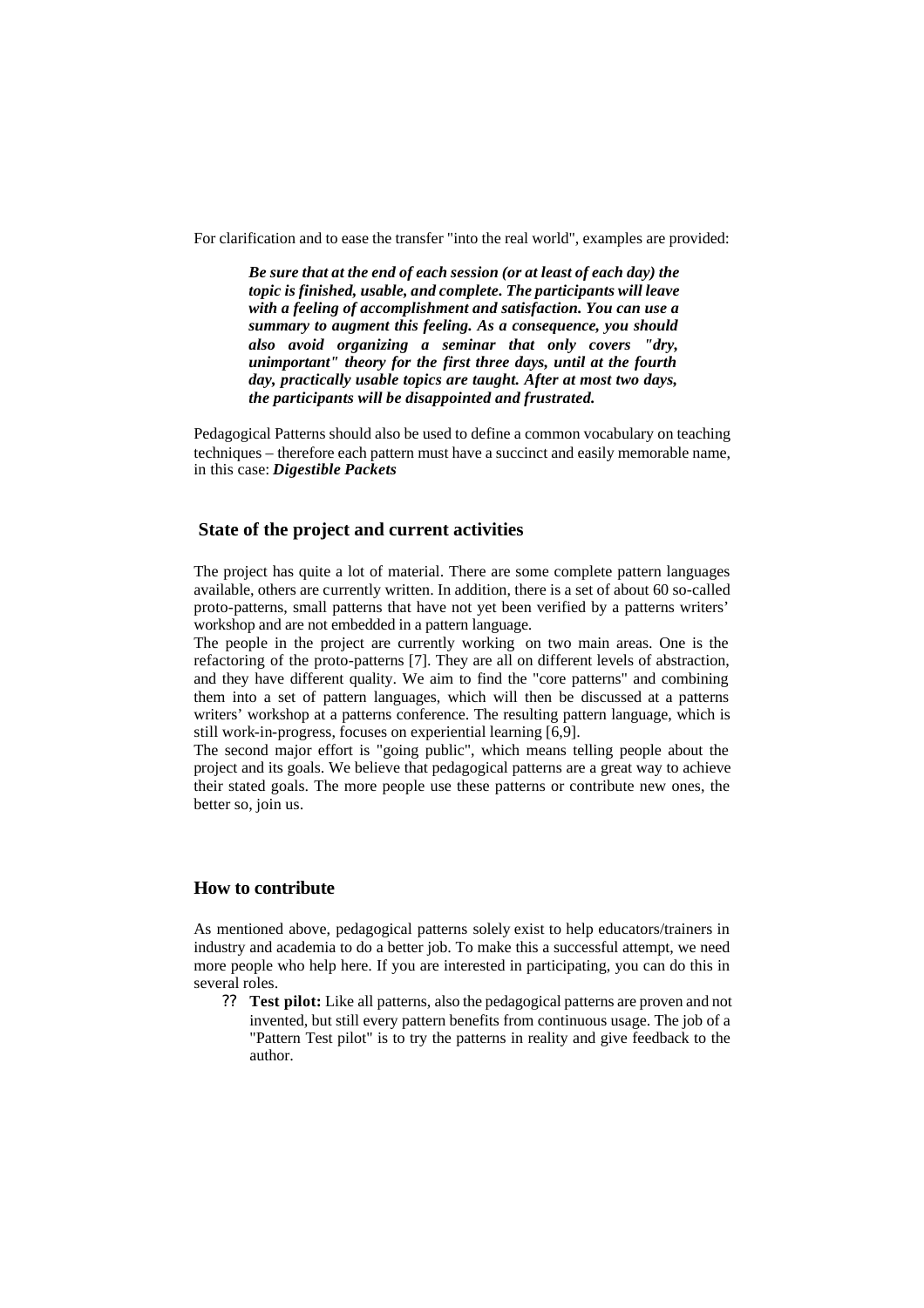- ?? **Reviewer:** The more people see and read a pattern, the better the pattern gets. This is especially true for the non-native speakers, who write the patterns in a foreign language. The job of a reviewer is to read patterns and give the author feedback on content, language and form.
- ?? **Author:** Of course, somebody has to write the patterns.
- ?? **Advertiser:** One of the big problems of the project in its current state is, that too few people know about it. It is therefore crucial, that we gain more publicity.

Any kind of participation is appreciated. If you're interested, please visit us on our homepage at www.pedagogicalpatterns.org.

## **Conclusions**

In general, teaching is about flexibility. Every teacher should have a set of techniques to run a good seminar. A teacher should collect these effective techniques over time, perhaps creating a personal pattern language or finding new patterns to add to this pattern language.

Specific examples are indeed very valuable, but for being widely usable the essence has to be factored out so they can be shared as patterns. Combining those patterns in a pedagogical framework, should allow to improve the quality of the process of learning object technology by providing teachers the information on how to solve the problems that arise when teaching and learning object technology.

## References

- 1. Alexander, Christopher et.al. *A Pattern Language: Towns Buildings - Construction*. Oxford University Press. 1977.
- 2. Bergin, Joseph. Pedagogical Patterns and Pattern Languages for the Early CS Courses. Working Group Submission to ITISCE 2001, a SIGCSE /SIGCUE conference on Innovation and technology in computer science education. http://www.cs.ukc.ac.uk/events/iticse2001/
- 3. Bergin, Joseph, *Fourteen Pedagogical Patterns*, In: Proceedings of EuroPLoP 2000.
- 4. Eckstein, Jutta, *Learning to teach and Learning to learn*. In: Proceedings of EuroPLoP 2000.
- 5. Homepage of the Pedagogical Patterns Project: http://www.pedagogicalpatterns.org